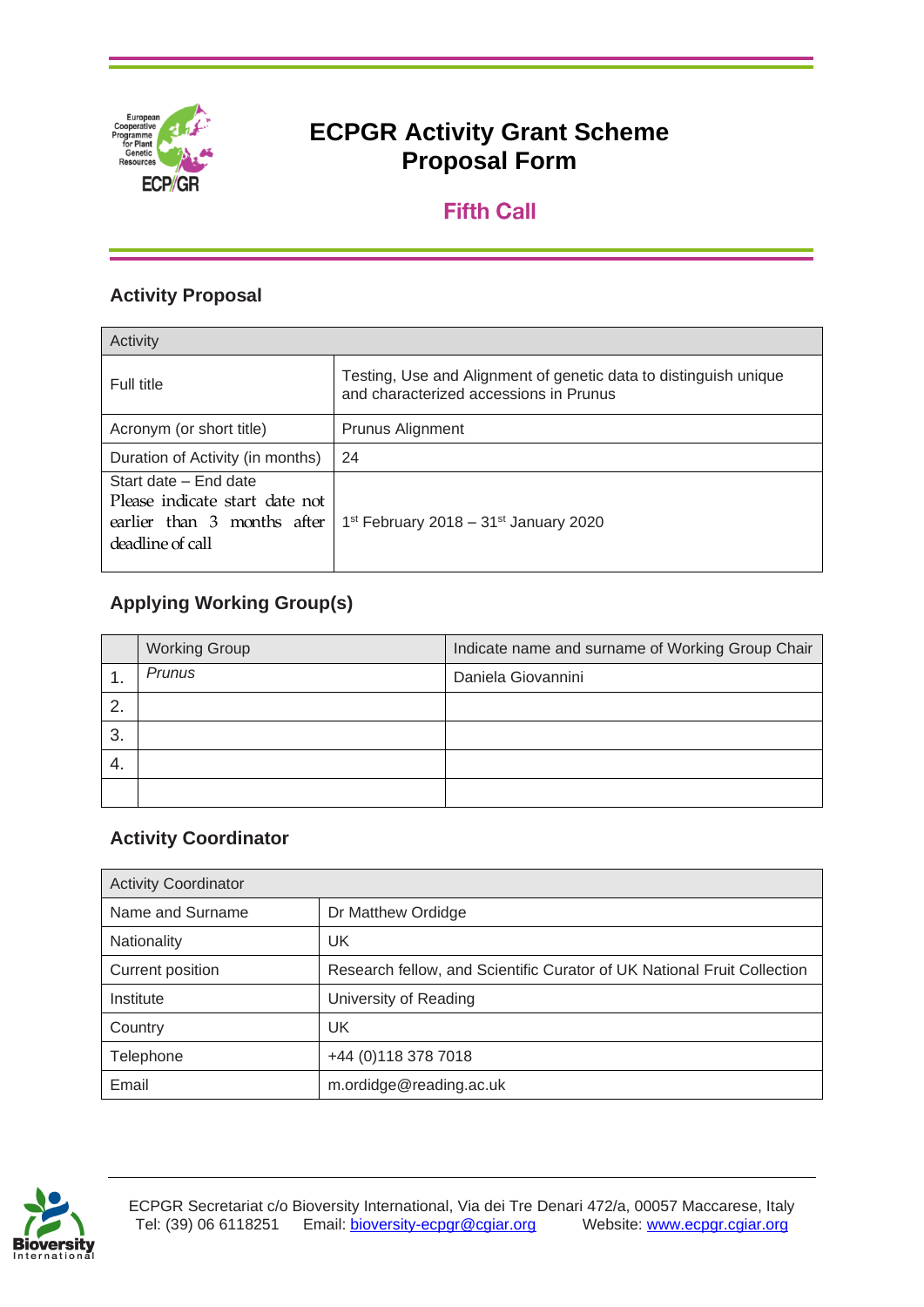#### **Fifth Call**

## **Activity Partners**

*Please note that each partner needs to be a member of a Working Group's Pool of Experts to be eligible.* 

*A maximum of 12 funded partners can be listed. For self-funded partners please use the separate box below.*

| Partner<br>ID No. | Name and Surname                                        | Institute                                                                           | Country   |
|-------------------|---------------------------------------------------------|-------------------------------------------------------------------------------------|-----------|
| 1                 | Daniela Giovannini                                      | CREA-OFA, Forli                                                                     | Italy     |
| $\overline{2}$    | <b>Gunars Lacis</b>                                     | Institute of Horticulture, Latvia<br>University of Agriculture                      | Latvia    |
| 3                 | <b>Marine Delmas</b>                                    | <b>INRA</b>                                                                         | France    |
| 4                 | Monika Hofer                                            | Julius Kuhn-Institute, Institute for<br>Breeding Research on Fruit Crops            | Germany   |
| 5                 | Pavlina Drogoudi                                        | Hellenic Agricultural Organization<br>'Demeter'                                     | Greece    |
| 6                 | <b>Stein Harald Hjeltnes</b>                            | Njoes naeringsutvikling                                                             | Norway    |
| $\overline{7}$    | Hedi Kaldmae                                            | Estonian University of Life Sciences,<br>Polli Horticultural Research Centre        | Estonia   |
| 8                 | Matthew Ordidge                                         | University of Reading                                                               | UK.       |
| 9                 | Torben Bo Toldam-Andersen                               | University of Copenhagen                                                            | Denmark   |
| 10                | Zsuzsanna Bekefi                                        | National Agricultural Research and<br>Innovation Centre, Fruitresearch<br>Institute | Hungary   |
| 11                | <b>Felicidad Fernandez</b>                              | <b>NIAB EMR</b>                                                                     | <b>UK</b> |
| 12                | Gabriella Sonnante (representing<br>Giovanni Vendramin) | Institute of Biosciences and<br>Bioresources (IBBR-CNR)                             | Italy     |
| 13                | Hilde Nybom                                             | Department of Plant Breeding, SLU                                                   | Sweden    |

### *Self-funded partners*

| Partner<br>No. | Name and Surname    | Institute                                                                                   | Country        |
|----------------|---------------------|---------------------------------------------------------------------------------------------|----------------|
|                | Dunja Kazija        | Institute of Pomology, Croatian<br>Centre for Agriculture, Food and<br><b>Rural Affairs</b> | Croatia        |
| 2              | Marc Lateur         | <b>Agricultural Research Centre</b><br>$(CRA-W)$                                            | <b>Belgium</b> |
| 3              | Frantisek Paprstein | Research and Breeding Institute<br>of Pomology Holovousy Ltd                                | Czech Republic |
| 4              | Jiri Sedlak         | Research and Breeding Institute<br>of Pomology Holovousy Ltd                                | Czech Republic |
| 5              |                     |                                                                                             |                |
| 6              |                     |                                                                                             |                |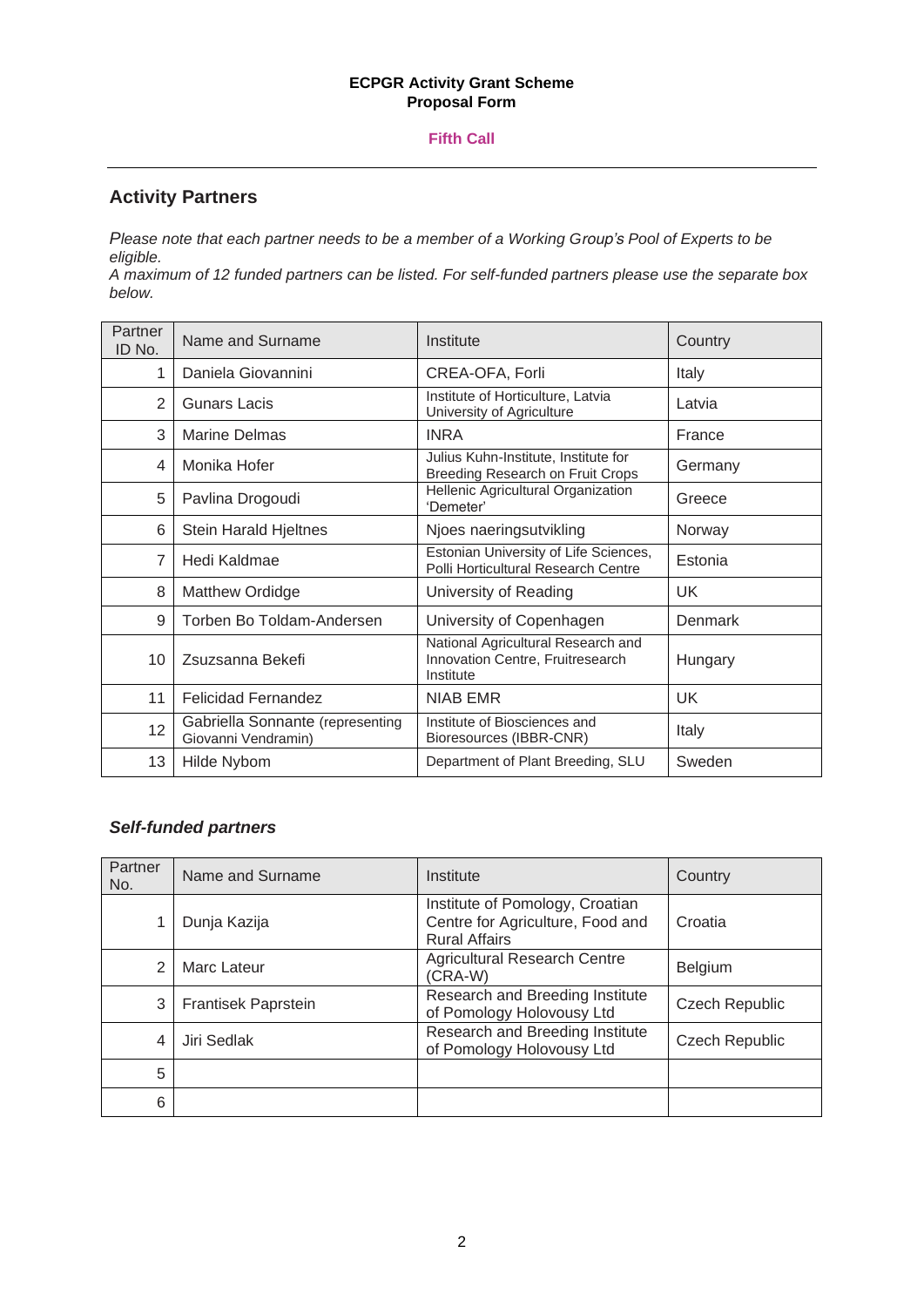#### **Fifth Call**

#### **Description of Activity (suggested max. 1000 words)**

*Please address the following aspects:* 

*– Background:* Explain the context behind the choice of this Activity, e.g. why this has been prioritized or selected. If this is the continuation of a preceding Activity, please indicate how and why the new Activity will build on previous results/experiences.

Previous projects (PRUNDOC and EUCHERRY) have allowed the genotyping of sets of plum (38) and sweet cherry (212) accessions to identify unique material for inclusion within AEGIS. These accessions have also been characterised using common and harmonized first priority descriptors (FPD). Data were submitted to the Prunus DB manager and prepared for inclusion in EURISCO. A complementary project within the Malus/Pyrus WG is building upon equivalent background to utilise existing data, networks, and expertise in bringing together genotypic (SSR) data from multiple national sources to expand on the ECPGR European data base.

PRUNDOC identified, and characterized (with FPD) 57 further accessions which were unable to be genotyped (due to funding limitations) and classified these as, in principle MAA's, subject to a lack of duplication to be tested by subsequent genotyping; 39 of these are held by partners in this proposal.

EUCHERRY additionally widened the SSR data coverage through the inclusion of a series of 112 accessions submitted (and co-funded) through a COST proposal.

Furthermore, a recent study published by PRUNDOC member Pavlina Drogoudi and colleagues has highlighted a potential technique to speed up and improve the efficiency of genotyping in plums.

These previous efforts provide a base on which to further develop our understanding of ECPGR Prunus germplasm and further improve the representation of Prunus within AEGIS and data within EURISCO.

*– Justification:* Explain why this Activity is justified in terms of making progress towards achieving the ECPGR objectives.

Confidence in the genetic uniqueness of material is fundamental to the development of the AEGIS European collection. It is clear that SSR markers are a useful tool in plums (as with many crops) but the hexaploid nature of Prunus domestica means that scoring SSR markers is expected to be challenging (and has consequently been limited in many collections so far). A consideration of new opportunities to approach the genetic distinction of accessions in a more efficient manner will be valuable for genebank curators within ECPGR.

The alignment of genotyping data from existing resources provides an opportunity to both increase the coverage of genotypic data and to make the data more available to curators and researchers in a wider range of countries. Building upon an existing ECPGR supported effort and working in line with complementary activities carried out by the Malus/Pyrus group will allow a more consistent approach to be taken within the fruit crops under ECPGR.

*– Rationale for the choice of partners:* Explain why the selected partners are the most suitable to carry out the proposed Activity and briefly describe their respective roles in the Activity.

The expertise and experience of SLU (partner 13) was integral to the SSR genotyping of plums in PRUNDOC and we would expect that their inclusion as a partner was crucial to align with this previous effort.

Pavlina Drogoudi (partner 5) was a partner in PRUNDOC (and self-funded partner in EUCHERRY)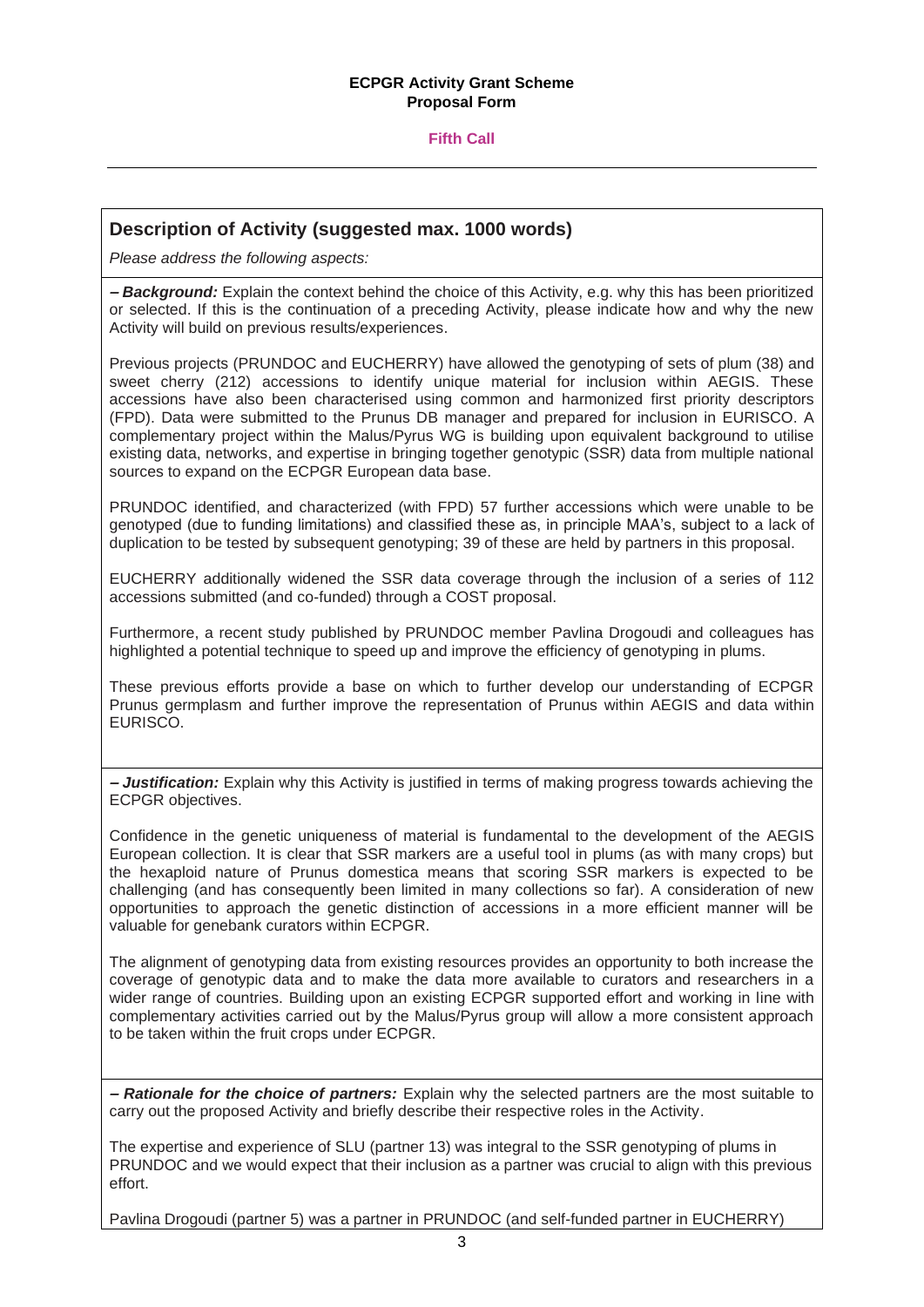#### **Fifth Call**

and was involved in the previous development and testing of the HRM technique for genotyping plums.

NIAB-EMR (partner 11) provided a genotyping service and expertise in EUCHERRY and we would expect that their inclusion in this project, to fingerprint some overlapping accessions, would be essential to allow the best alignment of datasets with the EUCHERRY dataset.

Partners 1-6 submitted samples for genotyping in PRUNDOC and partners 1-5 have committed to supplying second priority descriptor (SPD) data for these accessions (partner 6 is unable due to regeneration activity).

Partners 1-6 are able to offer samples from accessions identified, but not previously genotyped, in PRUNDOC for analysis, and have committed to supplying SPD for these accessions (noting the above for partner 6).

Partners 7-10 are able to offer novel plum germplasm to expand upon the PRUNDOC set and are able to commit to supplying first priority descriptor data and leaf samples for genotyping to the project.

Partners 1,2,8 and 12 are able to offer testing capability for the analysis of the HRM technique across multiple labs.

Partners 1, 4, 8 and 13 are able to supply existing cherry SSR data screened with recommended ECPGR (or EUCHERRY) markers for alignment and inclusion in the ECPGR Prunus DB.

*– Methodology or Approach:* Explain how the partners will operate. Clearly explain who is expected to do what. Also explain the rationale of meeting (or not) as part of the Activity. Include a Gantt Chart, to illustrate the work breakdown structure of the project.

Leaf samples from the 39 accessions identified, but not previously genotyped, in PRUNDOC will be supplied for genetic analysis by partners 1-6; SPD will be collected for all unique PRUNDOC accessions by partners 1-5 (55 accessions characterized with SPD: 39 accessions genotyped).

Further plum samples will be supplied for SSR analysis and FPD data will be collected to expand on the PRUNDOC set by partners 7-10. It is expected that 10-12 accessions per partner will be characterized although budget limitations mean that only 5 per partner will be genotyped (48 new accessions characterized: 20 of which genotyped).

The completion of SSR fingerprinting of PRUNDOC accessions will be carried out by partner 13 along with the genotyping of the newly proposed accessions.

Attempts at comparing a subset of diverse SSR genotyped plum material from the PRUNDOC and/or new accessions will be made using HRM by partners 1, 2, 8 and 12 (with the help of collaborative input from Marco Pietrella at the organization of partner 1) to allow the comparison of findings; approximately 24 accessions will be replicated by each of partners 1, 2, 8 and 12 and compared to a dataset created for approximately 60 accessions genotyped using HRM by partner 5 (with a collaborative input of expertise by Dr Ioannis Ganopoulos of the same organization).

Pre-existing data for cherry will be supplied by partners 1 (~150 accessions), 4 (~100 accessions), 8 (~300 accessions) and 13 (~20 cultivars) and additional cherry data are expected to be supplied in collaboration by Stephanie Mariette (INRA, France) [~200 accessions] and Markus Kellerhals (Agroscope, Switzerland) [national dataset accession number unknown].

A subset of approximately 140 accessions from across the collections with pre-existing data will be genotyped in concert by partner 11 and data will be aligned to allow the alignment of collections.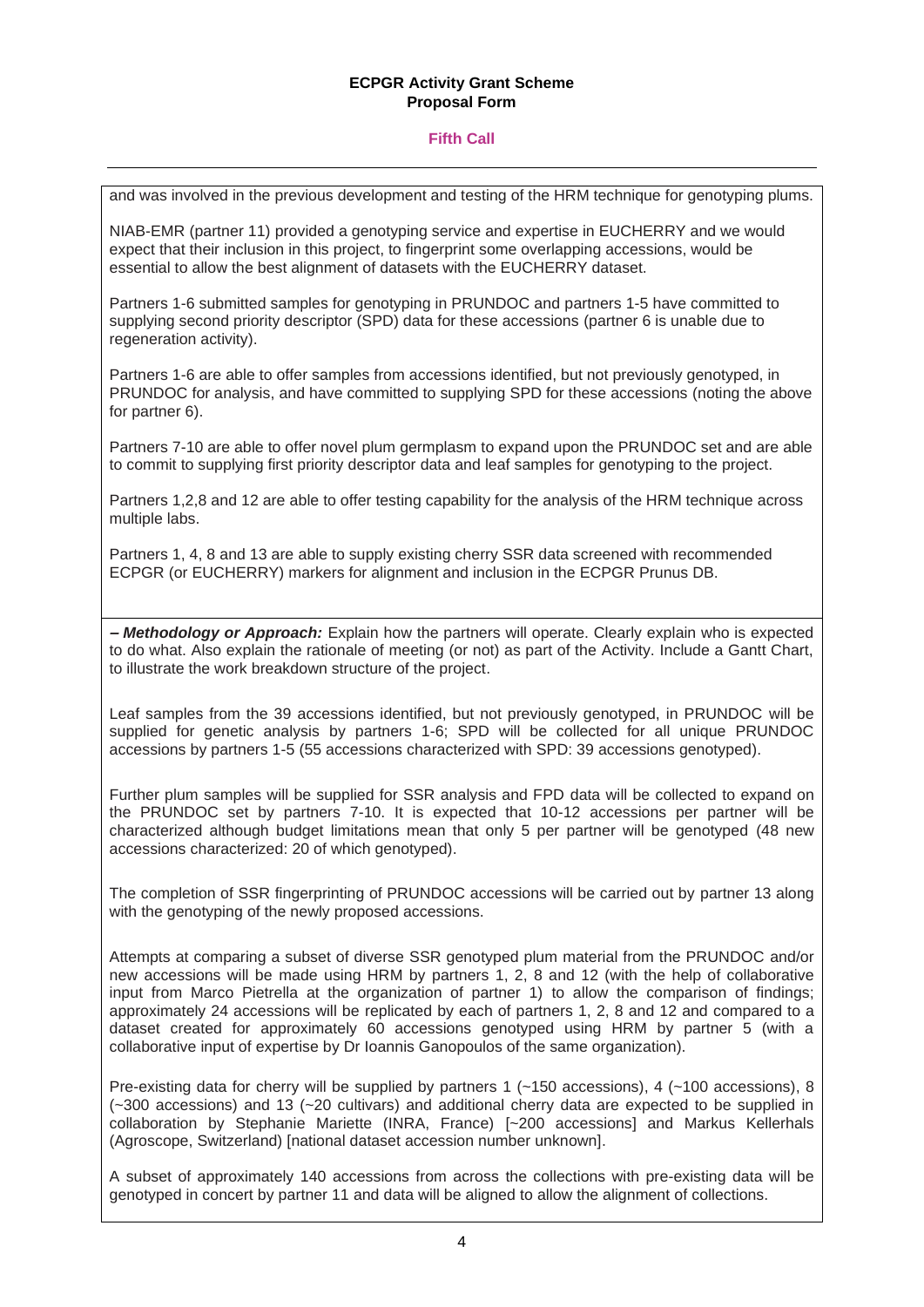#### **Fifth Call**

| Plum SSR data will be collated by partner 13 and submitted to the ECPGR Prunus database such that                                                                                     |   |   |   |   |   |   |   |   |   |          |   |   |   |   |   |   |   |   |   |          |   |   |   |   |
|---------------------------------------------------------------------------------------------------------------------------------------------------------------------------------------|---|---|---|---|---|---|---|---|---|----------|---|---|---|---|---|---|---|---|---|----------|---|---|---|---|
| it will be available to EURISCO when capability is developed.                                                                                                                         |   |   |   |   |   |   |   |   |   |          |   |   |   |   |   |   |   |   |   |          |   |   |   |   |
| A comparison of HRM methods for plum across different labs will be made by partners 1,2,5,8 and 12                                                                                    |   |   |   |   |   |   |   |   |   |          |   |   |   |   |   |   |   |   |   |          |   |   |   |   |
| for discussion with the remaining members at the project meeting.                                                                                                                     |   |   |   |   |   |   |   |   |   |          |   |   |   |   |   |   |   |   |   |          |   |   |   |   |
| Cherry SSR data will be aligned by partner 11 and submitted to the ECPGR Prunus database such                                                                                         |   |   |   |   |   |   |   |   |   |          |   |   |   |   |   |   |   |   |   |          |   |   |   |   |
| that it will be available to EURISCO when capability is developed.                                                                                                                    |   |   |   |   |   |   |   |   |   |          |   |   |   |   |   |   |   |   |   |          |   |   |   |   |
|                                                                                                                                                                                       |   |   |   |   |   |   |   |   |   |          |   |   |   |   |   |   |   |   |   |          |   |   |   |   |
|                                                                                                                                                                                       | 1 | 2 | 3 | 4 | 5 | 6 | 7 | 8 | 9 | 1        | 1 | 1 | 1 | 1 | 1 | 1 | 1 | 1 | 1 | 2        | 2 | 2 | 2 | 2 |
|                                                                                                                                                                                       |   |   |   |   |   |   |   |   |   | $\theta$ | 1 | 2 | 3 | 4 | 5 | 6 | 7 | 8 | 9 | $\theta$ | 1 | 2 | 3 | 4 |
| <b>Plum SSR</b><br>genotyping                                                                                                                                                         |   |   |   |   |   |   |   |   |   |          |   |   |   |   |   |   |   |   |   |          |   |   |   |   |
| Plum F/SPD                                                                                                                                                                            |   |   |   |   |   |   |   |   |   |          |   |   |   |   |   |   |   |   |   |          |   |   |   |   |
| Characterizati                                                                                                                                                                        |   |   |   |   |   |   |   |   |   |          |   |   |   |   |   |   |   |   |   |          |   |   |   |   |
| on                                                                                                                                                                                    |   |   |   |   |   |   |   |   |   |          |   |   |   |   |   |   |   |   |   |          |   |   |   |   |
| <b>HRM</b>                                                                                                                                                                            |   |   |   |   |   |   |   |   |   |          |   |   |   |   |   |   |   |   |   |          |   |   |   |   |
| assessment on                                                                                                                                                                         |   |   |   |   |   |   |   |   |   |          |   |   |   |   |   |   |   |   |   |          |   |   |   |   |
| subset of plum<br><b>Cherry SSR</b>                                                                                                                                                   |   |   |   |   |   |   |   |   |   |          |   |   |   |   |   |   |   |   |   |          |   |   |   |   |
| genotyping                                                                                                                                                                            |   |   |   |   |   |   |   |   |   |          |   |   |   |   |   |   |   |   |   |          |   |   |   |   |
| for alignment                                                                                                                                                                         |   |   |   |   |   |   |   |   |   |          |   |   |   |   |   |   |   |   |   |          |   |   |   |   |
| Project                                                                                                                                                                               |   |   |   |   |   |   |   |   |   |          |   |   |   |   |   |   |   |   |   |          |   |   |   |   |
| meeting<br>Project report                                                                                                                                                             |   |   |   |   |   |   |   |   |   |          |   |   |   |   |   |   |   |   |   |          |   |   |   |   |
| completion                                                                                                                                                                            |   |   |   |   |   |   |   |   |   |          |   |   |   |   |   |   |   |   |   |          |   |   |   |   |
|                                                                                                                                                                                       |   |   |   |   |   |   |   |   |   |          |   |   |   |   |   |   |   |   |   |          |   |   |   |   |
|                                                                                                                                                                                       |   |   |   |   |   |   |   |   |   |          |   |   |   |   |   |   |   |   |   |          |   |   |   |   |
|                                                                                                                                                                                       |   |   |   |   |   |   |   |   |   |          |   |   |   |   |   |   |   |   |   |          |   |   |   |   |
| - Description of genetic material: If your Activity is focusing on genetic material, please describe in                                                                               |   |   |   |   |   |   |   |   |   |          |   |   |   |   |   |   |   |   |   |          |   |   |   |   |
| detail, as far as possible, who is providing this genetic material, its status and the number of                                                                                      |   |   |   |   |   |   |   |   |   |          |   |   |   |   |   |   |   |   |   |          |   |   |   |   |
| accessions under investigation (for example: This Activity aims at molecularly analyse/safety-                                                                                        |   |   |   |   |   |   |   |   |   |          |   |   |   |   |   |   |   |   |   |          |   |   |   |   |
| duplicate/evaluate/collect XY accessions (listed) of "Genus species", provided by genebank Z/ farmers                                                                                 |   |   |   |   |   |   |   |   |   |          |   |   |   |   |   |   |   |   |   |          |   |   |   |   |
| in country W/to be collected in country P, etc.).                                                                                                                                     |   |   |   |   |   |   |   |   |   |          |   |   |   |   |   |   |   |   |   |          |   |   |   |   |
|                                                                                                                                                                                       |   |   |   |   |   |   |   |   |   |          |   |   |   |   |   |   |   |   |   |          |   |   |   |   |
| SSR genotyping will be carried out on the PRUNDOC accessions which were not fingerprinted                                                                                             |   |   |   |   |   |   |   |   |   |          |   |   |   |   |   |   |   |   |   |          |   |   |   |   |
| previously. In addition, a subset of newly proposed accessions will be screened for uniqueness. HRM                                                                                   |   |   |   |   |   |   |   |   |   |          |   |   |   |   |   |   |   |   |   |          |   |   |   |   |
| will be assessed on a selected subset of these accessions.                                                                                                                            |   |   |   |   |   |   |   |   |   |          |   |   |   |   |   |   |   |   |   |          |   |   |   |   |
|                                                                                                                                                                                       |   |   |   |   |   |   |   |   |   |          |   |   |   |   |   |   |   |   |   |          |   |   |   |   |
| New plum material will be supplied by partners 7-10.                                                                                                                                  |   |   |   |   |   |   |   |   |   |          |   |   |   |   |   |   |   |   |   |          |   |   |   |   |
|                                                                                                                                                                                       |   |   |   |   |   |   |   |   |   |          |   |   |   |   |   |   |   |   |   |          |   |   |   |   |
|                                                                                                                                                                                       |   |   |   |   |   |   |   |   |   |          |   |   |   |   |   |   |   |   |   |          |   |   |   |   |
| - <b>Expected impact.</b> Clearly specify the expected impact from this Activity for the respective ECPGR                                                                             |   |   |   |   |   |   |   |   |   |          |   |   |   |   |   |   |   |   |   |          |   |   |   |   |
| objective(s), compared to the current state of progress of those same objectives. Explain how the                                                                                     |   |   |   |   |   |   |   |   |   |          |   |   |   |   |   |   |   |   |   |          |   |   |   |   |
| impact will be obtained.                                                                                                                                                              |   |   |   |   |   |   |   |   |   |          |   |   |   |   |   |   |   |   |   |          |   |   |   |   |
|                                                                                                                                                                                       |   |   |   |   |   |   |   |   |   |          |   |   |   |   |   |   |   |   |   |          |   |   |   |   |
|                                                                                                                                                                                       |   |   |   |   |   |   |   |   |   |          |   |   |   |   |   |   |   |   |   |          |   |   |   |   |
| The project will instantly confirm, by genotyping a series of plum accessions suitable for inclusion in                                                                               |   |   |   |   |   |   |   |   |   |          |   |   |   |   |   |   |   |   |   |          |   |   |   |   |
| AEGIS (for the majority of which, first and second priority descriptor data will be available). It will also                                                                          |   |   |   |   |   |   |   |   |   |          |   |   |   |   |   |   |   |   |   |          |   |   |   |   |
| identify a further set of 40-50 plum accessions with FPD for subsequent inclusion in AEGIS and a<br>subset of approximately 20 of these will be checked for uniqueness by genotyping. |   |   |   |   |   |   |   |   |   |          |   |   |   |   |   |   |   |   |   |          |   |   |   |   |
|                                                                                                                                                                                       |   |   |   |   |   |   |   |   |   |          |   |   |   |   |   |   |   |   |   |          |   |   |   |   |
|                                                                                                                                                                                       |   |   |   |   |   |   |   |   |   |          |   |   |   |   |   |   |   |   |   |          |   |   |   |   |
| Recommendations on future plum genotyping techniques will be made to improve the understanding                                                                                        |   |   |   |   |   |   |   |   |   |          |   |   |   |   |   |   |   |   |   |          |   |   |   |   |
| of members.                                                                                                                                                                           |   |   |   |   |   |   |   |   |   |          |   |   |   |   |   |   |   |   |   |          |   |   |   |   |
|                                                                                                                                                                                       |   |   |   |   |   |   |   |   |   |          |   |   |   |   |   |   |   |   |   |          |   |   |   |   |
| A further expanded cherry SSR dataset will be produced to allow a wider comparison of material for                                                                                    |   |   |   |   |   |   |   |   |   |          |   |   |   |   |   |   |   |   |   |          |   |   |   |   |
| the identification of further unique accessions for inclusion in AEGIS in the future.                                                                                                 |   |   |   |   |   |   |   |   |   |          |   |   |   |   |   |   |   |   |   |          |   |   |   |   |

*– Links with other non-ECPGR projects or individuals***:** If applicable, clearly explain the objectives of the linked projects and the reasons for complementarity with the ECPGR Activity.

As part of the Prunus group's ongoing collaborative 'in kind' efforts, characterization of the whole set of PRUNDOC proposed accessions (i.e. those previously genotyped, and those not) will be completed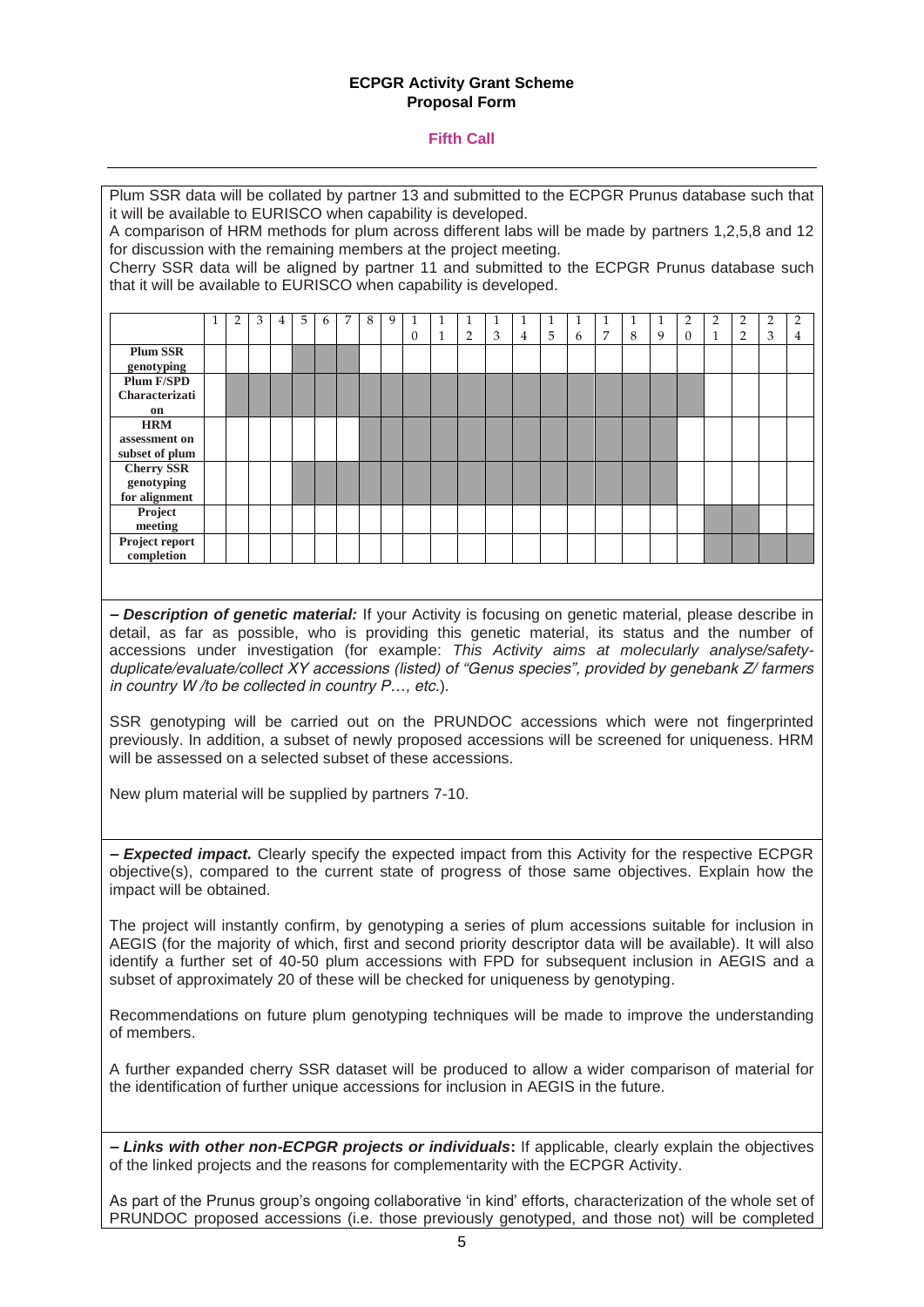#### **Fifth Call**

using second priority descriptors by the project members (with the exception of member 6). The inclusion of these descriptive data will further strengthen the inclusion of the full set of accessions in AEGIS following the proposed genotyping in this project.

As part of the nationally funded curation of the UK National Fruit Collection, a set of SSR data will be being produced for cherry during 2017/18. These data will be made available to the project, and consequently ECPGR members to expand upon the coverage of data available for use in curation and research. Equivalent datasets will be made available by: partner 1, who will provide data produced as part of a national assessment of local and regional collections in Italy; partner 4, who will provide data from the molecular evaluation of the German Fruit Genebank and partner 13 who will provide data from the analysis of accessions at SLU, Sweden.

Additional collaborative agreements have been made with Stephanie Mariette (INRA, France) and Markus Kellerhals (Agroscope, Switzerland) to attempt to align further SSR data for cherry, again produced under national projects.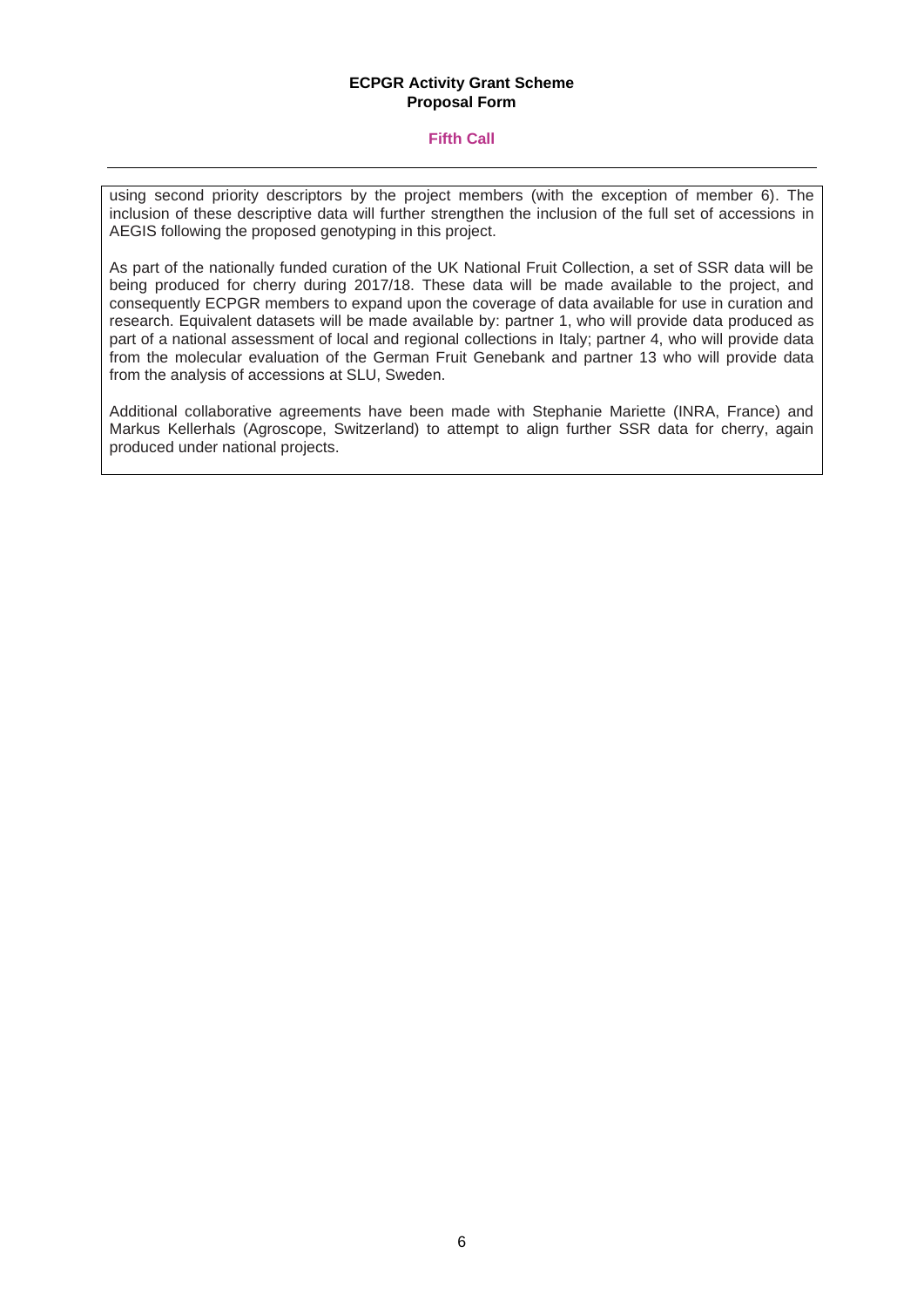#### **Fifth Call**

## **Expected products and related ECPGR Objectives**

*List concrete products and results that are obtained by the Activity and the corresponding number(s) of the ECPGR Outcome(s) and/or Output(s) and/or Activities to which each product/result will contribute.*

|                | Expected products/results                                                                                                                                                                                  | Corresponding ECPGR outcome, output,<br>activity                                                                                                        |
|----------------|------------------------------------------------------------------------------------------------------------------------------------------------------------------------------------------------------------|---------------------------------------------------------------------------------------------------------------------------------------------------------|
|                | Completed SSR genotyping of PRUNDOC<br>prioritised accessions and additional<br>accessions nominated by new members -<br>data submitted to ECPGR Prunus DB and<br>EURISCO (when capability is developed)   | All accessions identified in PRUNDOC and<br>some new material will be genotyped and<br>characterized ready for inclusion in AEGIS<br>where appropriate. |
| $\overline{2}$ | Comparison and recommendations on the<br>use of HRM techniques for the identification<br>and discrimination of plum accessions within<br>ECPGR based on previously and/or newly<br>SSR genotyped material. | Recommendations for the future coordinated<br>genotyping of plums will be documented though<br>publication in a scientific paper.                       |
| 3              | Alignment of EUCHERRY SSR data with<br>existing data generated from national<br>collections submitted for inclusion in the<br>ECPGR Prunus DB.                                                             | An expanded SSR dataset will allow the<br>identification of further unique material for<br>inclusion in AEGIS in the future.                            |

### **Workplan for the proposed period of the Activity**

*Brief description of meetings and/or main actions of the Activity.* 

|   | Type of Action<br>(indicate if "meeting" or "other action")                                                                                                                                                |
|---|------------------------------------------------------------------------------------------------------------------------------------------------------------------------------------------------------------|
|   | Genotyping of plum for the completion of the PRUNDOC MAA's and assessment of new material<br>- June-August 2018                                                                                            |
| 2 | Characterization of new plum accessions using agreed first priority descriptors and completion of<br>second priority descriptors for PRUNDOC material held by partners 1-5 - March 2017-<br>September 2019 |
| 3 | Assessment of alternative (more efficient) techniques for future co-ordinated genotyping in plum<br>- September 2018-August 2019                                                                           |
| 4 | Data alignment of existing datasets against the EUCHERRY database – June 2018-August 2019                                                                                                                  |
| 5 | Meeting to discuss and disseminate the findings of the above - September/October 2019                                                                                                                      |